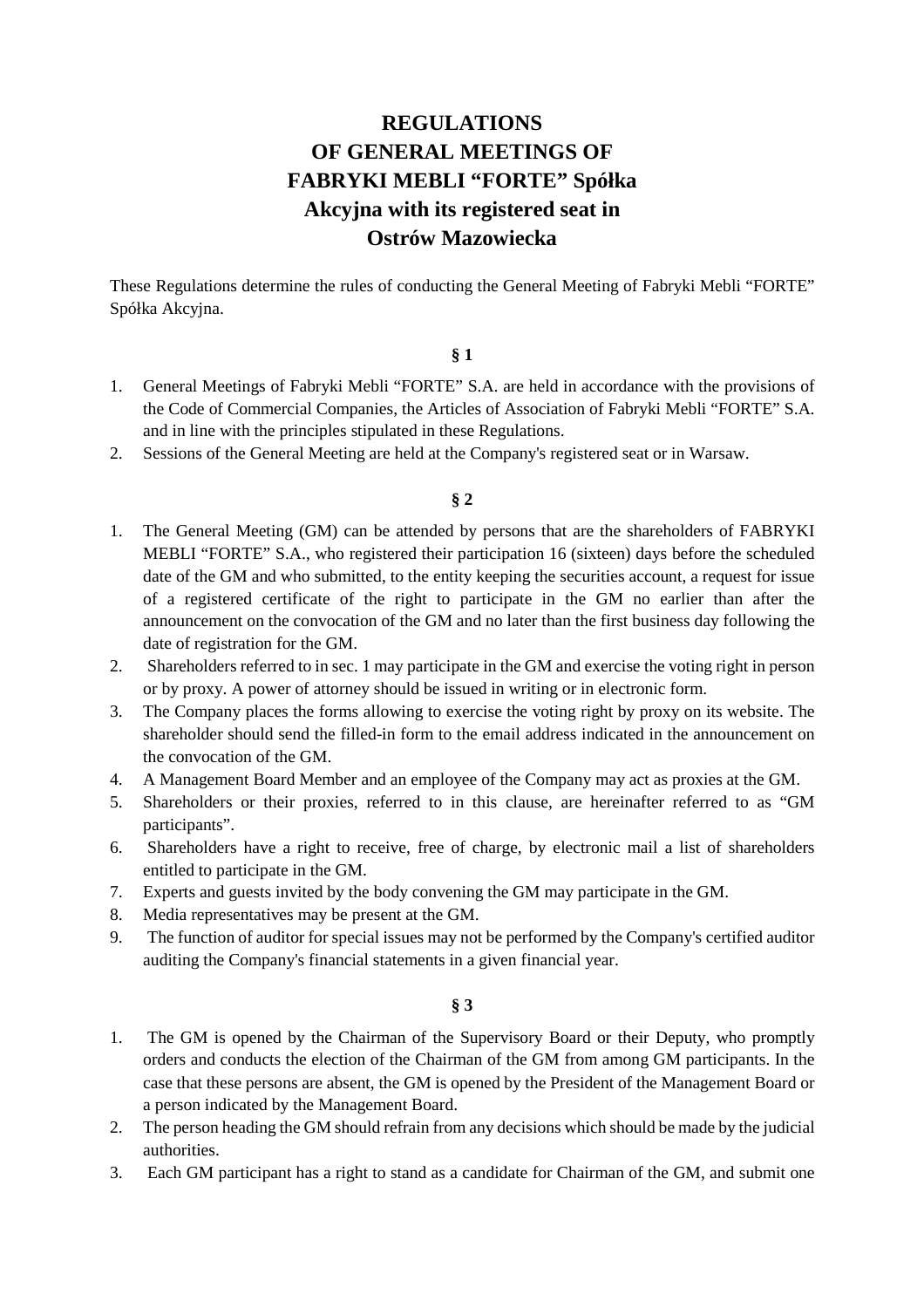nomination for the post of Chairman of the GM.

- 4. The Chairman of the GM is elected in a secret ballot. The person opening the GM conducts the vote and announces its results.
- 5. The rights and obligations of the Chairman of the GM are, in particular, as follows:
	- 1. chairing the meeting in an efficient manner and in accordance with the agenda, which ensures respect for the rights and interests of all shareholders,
	- 2. giving floor and removing it from a GM participant who voices their opinion clearly off-topic or violates the principles of decent behaviour with their speech; such organisational order may be appealed against to the GM, which settles the matter by way of voting,
	- 3. ordering votes, ensuring their proper conduct and announcing the results,
	- 4. ordering short procedural breaks in the session,
	- 5. resolving doubts concerning regulations, if needed after obtaining the opinions of persons listed in sec. 7,
	- 6. ensuring the smooth and peaceful conduct of the meeting,
	- 7. promptly signing the minutes of the GM after they have been prepared by a notary public.
- 6. The Chairman of the GM directs the activities of the Secretariat of the GM during the GM session. The Secretariat of the GM is operated by the Company's employees selected by the Management Board.
- 7. The Chairman of the GM has a right to consult the notary public and advisors invited by the Company's Management Board.
- 8. The Chairman of the GM gives the floor to members of the Company authorities or to persons they select in order to present the necessary information and explanations.
- 9. GM participants may object to the decision of the Chairman. In such case, the GM resolves by way of a resolution to uphold or repeal the decision of the Chairman of the GM.
- 10. The Chairman should not resign from their function without valid reasons.
- 11. The Chairman shall allow the shareholder objecting to a resolution to briefly justify the objection.

# **§ 4**

- 1. The attendance list is prepared on the basis of a list of entitled shareholders who registered their participation in the GM in accordance with § 2 sec. 1 of these Regulations and the list prepared by the entity maintaining the securities deposit, in accordance with the provisions on trading in financial instruments.
- 2. The attendance list is prepared by the Secretariat of the GM. When preparing the attendance list the Secretariat should:
	- a) check whether the shareholder is specified on the list of persons entitled to participate in the GM,
	- b) check the identity of the shareholder or proxy on the basis of an identity card or passport,
	- c) check and attach to the attendance list the powers of attorney of individuals acting on behalf of shareholders,
	- d) receive the signature of the shareholder or proxy on the attendance list,
	- e) issue a relevant magnetic voting card to the shareholder or proxy.
- 3. The attendance list is signed by the Chairman of the GM immediately after their election. The Chairman of the GM is competent for resolving complaints regarding this list.
- 4. The attendance list is available at the Secretariat of the GM during the session.

1. The Chairman of the GM may order an election of the Ballot Counting Committee. The Committee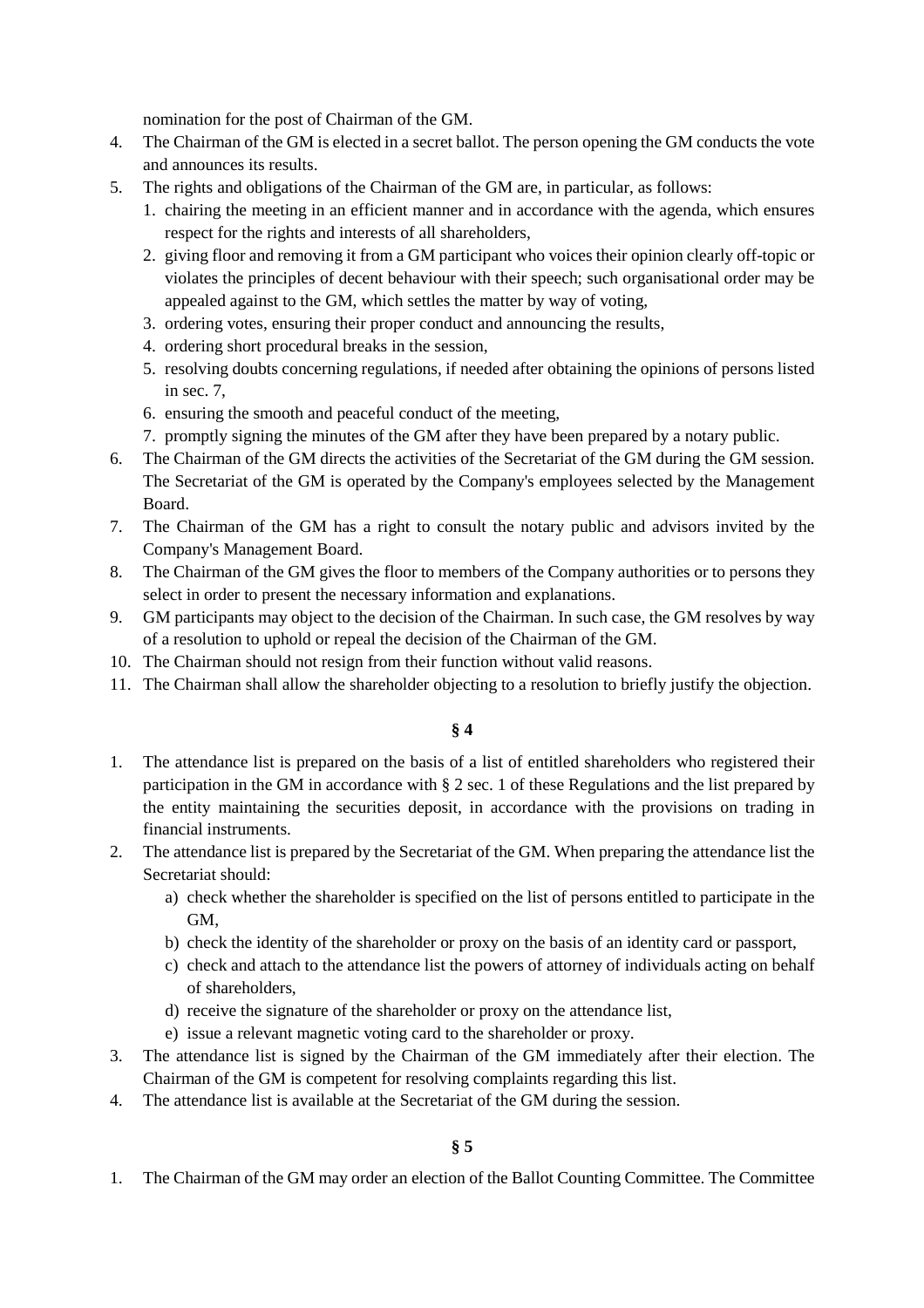is composed of a maximum of three members – GM participants. In the case when the number of GM participants is small, the Chairman may:

- a) put to the vote a resolution of the GM on withdrawal of the appointment of the Ballot Counting Committee,
- b) select one of the GM participants to help in order to perform the tasks of the Ballot Counting Committee.
- 2. Each GM participant has a right to submit nominations for members of the Ballot Counting Committee. The list of candidates, containing at least two names, is closed at the order of the Chairman of the GM.
- 3. In the case when three or less candidates to the Ballot Counting Committee are submitted, the selection is made by voting in block, i.e. simultaneously on all candidates, unless an objection was submitted in that matter. In the case an objection is submitted, each candidate is voted on individually.
- 4. Submitting more than three candidates means that voting takes place individually for each of the submitted candidates. If the GM rejects the proposed composition, the list of candidates to the Ballot Counting Committee is reopened.
- 5. The Ballot Counting Committee elects a Chairman from among its members.

# **§ 6**

- 1. The Ballot Counting Committee is responsible for:
	- a) updating the attendance record of GM participants,
	- b) supervising the proper conduct of the voting,
	- c) cooperating with the representative of the company counting votes using computer technology and supervising the computer support of the voting,
	- d) informing the Chairman of the GM of the results of the vote and performing other actions related to the voting procedure.
- 2. In the case irregularities are found in the voting process, the Ballot Counting Committee shall promptly inform the Chairman of the GM of the fact and introduce proposals on how to proceed.
- 3. Upon ascertaining the proper conduct of the voting, all members of the Ballot Counting Committee sign the computer printout containing the results of the vote.

#### **§ 7**

- 1. The General Meeting may adopt a resolution regarding procedural motions.
- 2. Procedural motions shall be in particular the motions referring to the agenda: 1/ for the removal of individual issues from the agenda,
	- 2/ for changing the order of issues on the agenda.

# **§ 8**

- 1. Each GM participant may take the floor with regard to currently discussed issues on the agenda.
- 2. Motions regarding amendments to draft resolutions should be submitted to the Chairman of the GM in writing, with the indication of the name and surname of the GM participant. Other motions, including procedural motions, are submitted orally.
- 3. The Chairman of the GM gives the floor to GM participants according to the order of applications and for the purpose of retorts – after the list of persons speaking on a given issue on the agenda is exhausted. The Chairman of the GM may give the floor to members of the Company's Supervisory Board and Management Board out of turn.
- 4. Speaking time for each GM participant is limited to 5 minutes, and the time for retort to 3 minutes.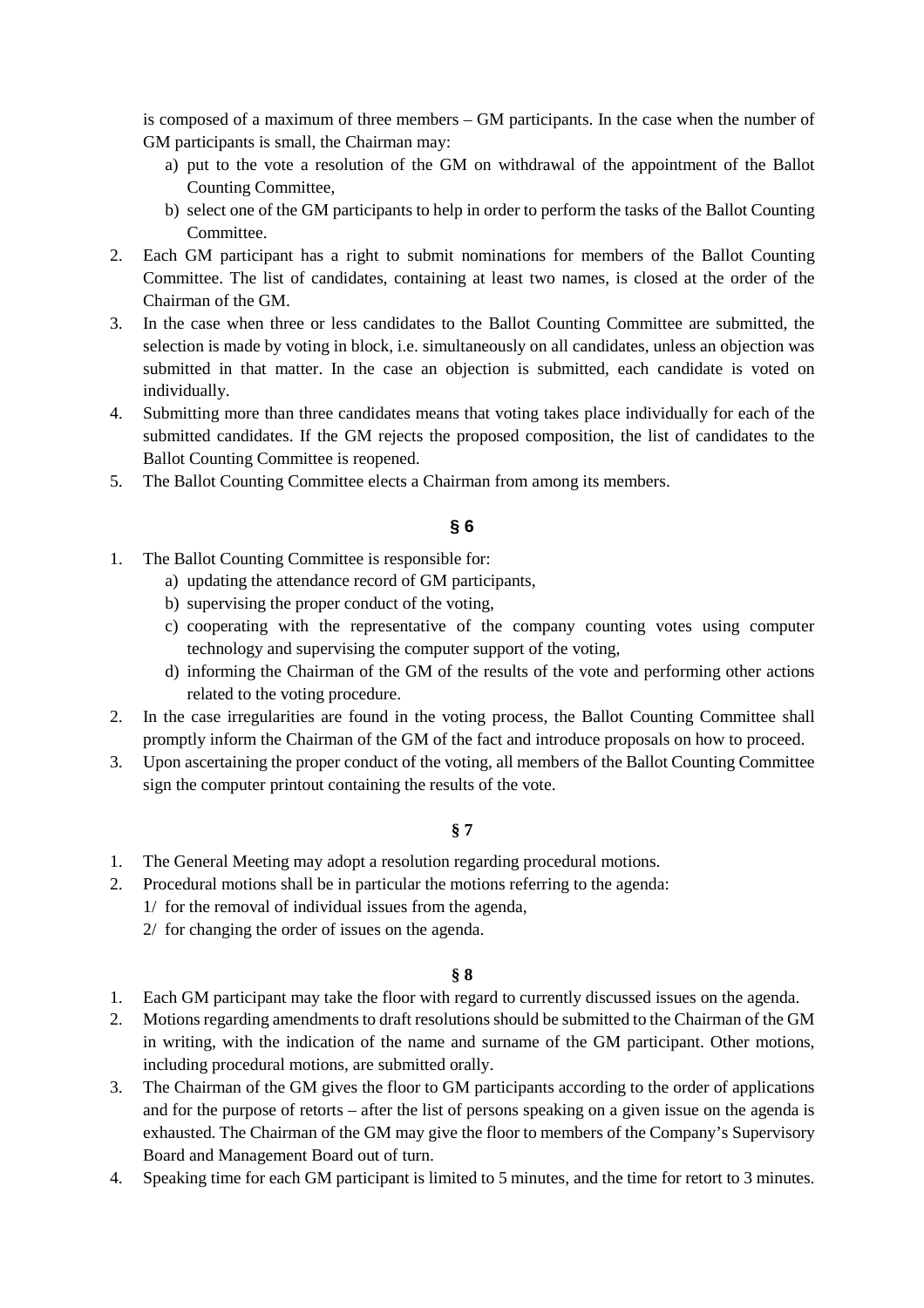With the consent of GM participants, the Chairman may extend this time.

5. A GM participant may submit a concise, written statement to the minutes.

#### **§ 9**

- 1. The resolutions of the GM should be formulated in a clear and transparent manner.
- 2. Unless the provisions of the Code of Commercial Companies or the Company's Articles of Association provide otherwise, resolutions are adopted by a simple majority of votes cast.
- 3. Votes in favour of and votes against a draft are considered votes cast.
- 4. If written proposals for amendments were submitted to the draft resolution, then the draft resolution prepared by the Company is put to the vote in the first place:
	- if the result of the vote is positive, the proposals for amendments are deemed rejected,
	- in the case the draft resolution in the version prepared by the Company is rejected, the proposals for amendments are put to the vote according to the order of submissions, and subsequently the new draft resolution, including the adopted amendments, is voted on.

#### **§ 10**

- 1. Voting is open. A secret ballot is ordered for elections and in the case of motions for dismissal of members of the Company's bodies or liquidators, for holding them liable as well as in the case of personnel issues. Moreover, a secret ballot should be ordered at the request of even one of the shareholders present or represented at the GM.
- 2. The GM may adopt a resolution on waving the secrecy of voting on the election of committees appointed by the GM.

#### **§ 11**

Voting may take place with the use of the computer system of casting and calculating votes. This system ensures voting in accordance with the number of votes attributable to individual shares.

In the case of a secret ballot, this system ensures that the identification of the manner of voting of individual shareholders is eliminated. The votes of GM participants who voted in favour of a draft and against the same draft shall be void. In the case of multiple voting in the same way with regard to one draft, only the first vote shall be valid.

Not inserting the card in the reader during the voting is considered an abstention.

#### **§ 11a**

- 1. The GM elects members of the Supervisory Board.
- 2. Each GM participant has a right to submit one or more candidates for members of the Supervisory Board.
- 3. A candidate is obliged to submit a statement of consent to being a candidate. Such statement may be submitted before the election in writing, orally to the minutes or sent by fax.
- 4. The list of candidates for members of the Supervisory Board is prepared by the Chairman of the GM.
- 5. The list may not be closed if the number of candidates is smaller than the number of places to be filled.
- 6. Members of the Supervisory Board are appointed in a secret ballot for subsequent submitted candidates. If the number of submitted candidates corresponds to the number of places to be filled, the voting may take place in block, i.e. simultaneously on all candidates, unless an objection was submitted in that matter. In the case an objection is submitted, voting takes place in accordance to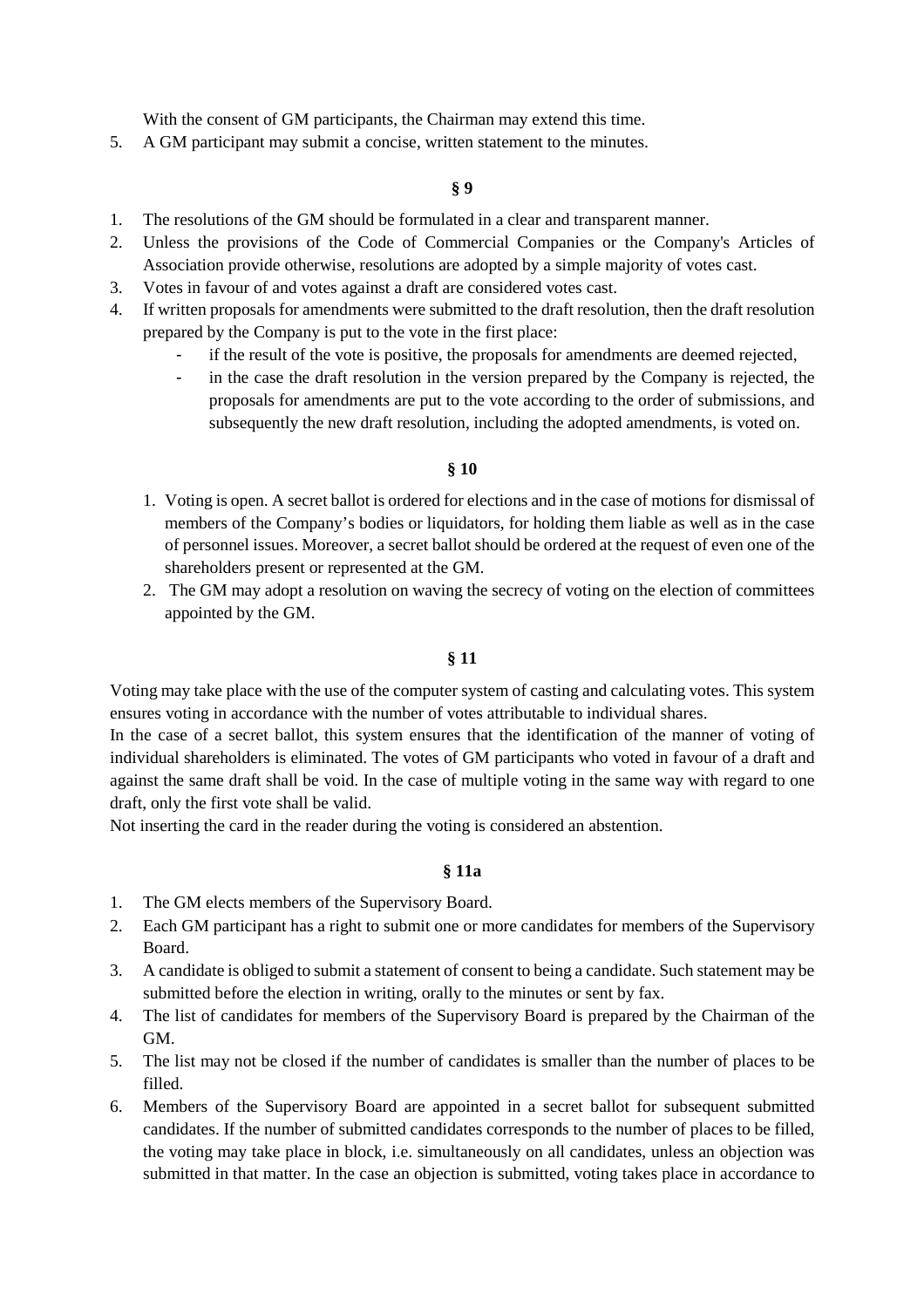general principles.

- 7. The candidates who received the most votes shall become members of the Supervisory Board.
- 8. The Chairman of the GM orders supplementary elections if two or more candidates receive the same number of votes and this results in exceeding the number of elected persons as compared to the number of places in the Supervisory Board; in such case selection is made from among the candidates who received an equal number of votes in the first vote.

# **§ 11b**

- 1. Upon the motion of shareholders representing at least one fifth of the share capital, the Supervisory Board should be elected by way of voting in separate groups. The motion on that matter should be submitted to the Management Board in writing together with a justification within a period which enables to place it on the GM's agenda.
- 2. Individuals representing at the GM the portion of shares which is a result of the division of the total number of represented shares by the number of members of the Supervisory Board may establish a separate group in order to elect one member of the Supervisory Board; however, they do not take part in the election of the remaining members.
- 3. Before the GM elects members of the Supervisory Board by way of voting in separate groups, the Chairman of the GM shall inform the GM of the attendance, number of shares held by the shareholders present and the number of shares required to create a group which will be able to elect a member of the Supervisory Board.
- 4. The procedure of electing members of the Supervisory Board by way of voting in separate groups is directed by the Chairman of the GM.
- 5. The body convening the GM shall provide to the group created a separate place for meeting and carrying out the elections.
- 6. Mandates in the Supervisory Board unfilled by a relevant group of shareholders created in accordance with sec. 1 are filled by way of voting carried out by all shareholders whose votes have not been cast during the election of members of the Supervisory Board elected by way of voting in separate groups.
- 7. If no group which is able to elect a member of the Supervisory Board is created at the GM referred to in sec. 1, no elections are held.
- 8. On electing at least one member of the Supervisory Board, pursuant to the provisions of sections 1–6, the mandates of all current members of the Supervisory Board expire early.

# **§ 12**

- 1. Motions regarding formal issues may be submitted by each GM participant. As regards formal issues, the Chairman of the GM may invite speakers outside the established sequence.
- 2. Motions regarding formal issues are motions regarding the manner of holding the meeting and voting, in particular motions regarding:
	- 1/ postponement or closure of discussion,
	- 2/ limitation of the time of speeches,
	- 3/ ordering breaks in the meeting,
	- 4/ order of voting on motions.
- 3. Motions regarding formal issues are resolved by the Chairman of the GM and if any GM participant objects to their decision – by voting.

The GM shall be recorded by a notary public.